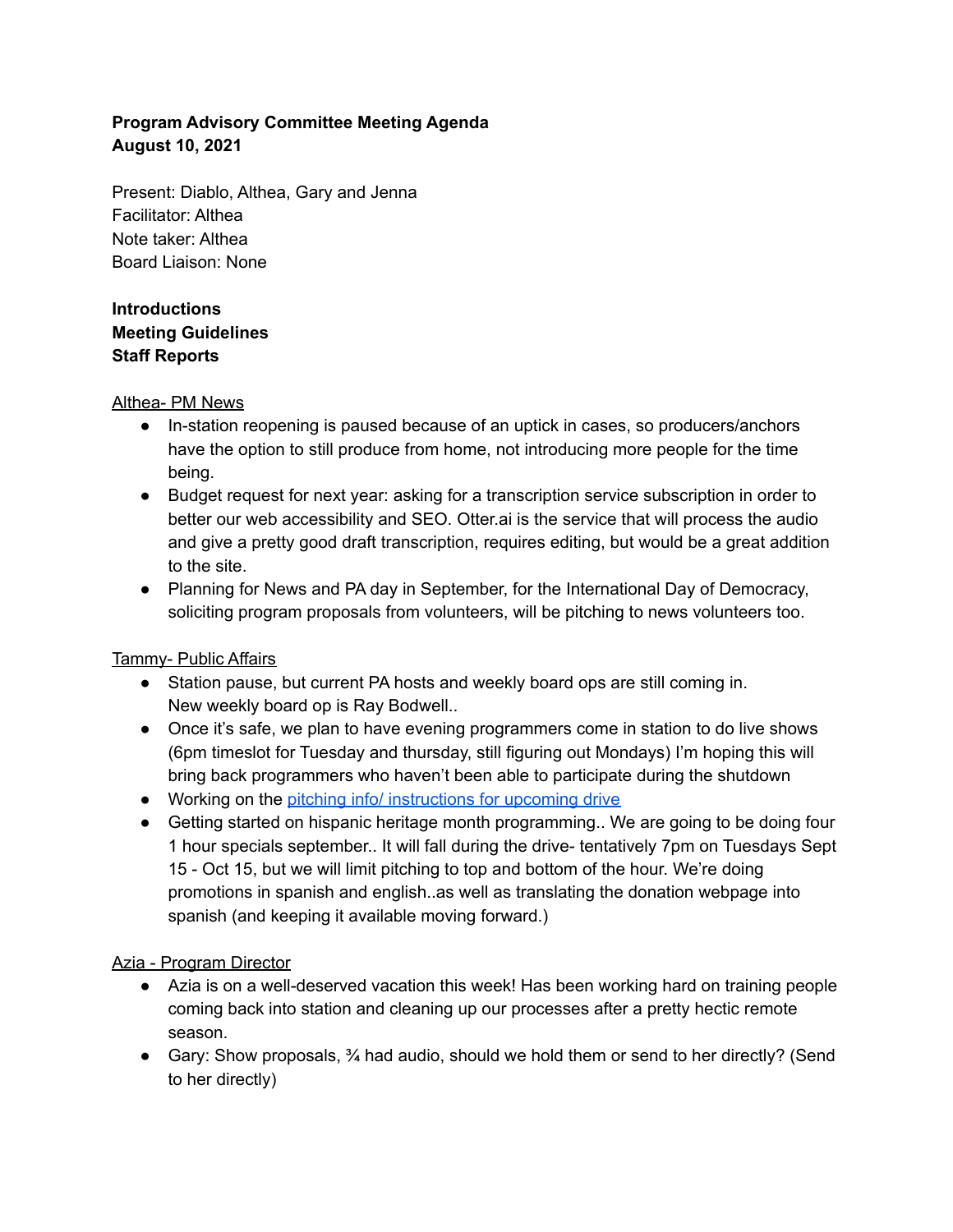● Gary: podcasts translated to radio, radio hosts think that people tune in at the beginning and listen all the way through, and its not true. People listen to podcasts all the way through. Need to have some training. during jazz fest there was no reset during an interview with a musician, could have really used a reset. Standardization of 15 ish minutes of what you're listening to, transitioning from a podcast model to the radio model

## Other Things

- Voting on last month's [minutes](https://docs.google.com/document/d/1Hjqjv4VWZBM_6icLuNa6cLj2UQh49T5OpvVxS7pGCfI/edit) Approved 4-0, Gary motioned, Tim seconded
- Note: do this first next month
- Order should be: vote on minutes, old business, new business. Mins need to be sent out before the meeting for their review

Possible Reduction in Committees

- Jenna proposed that the PAC meet quarterly, not that there wouldn't be a monthly function
- Quarterly would be advisory, but the monthly could be more working meetings, operational meetings, focused on specific things. Helping to address Board burnout of attending way too many meetings each month
- Tim: There's no board member here now, same thing with the engineering meeting, anything that's easier for the board and staff. I'm for it. But we shouldn't make people wait three months to get their show approved. Prefer to give feedback verbally. But would board members come to work group meetings too?? Jenna: it would be on them as volunteers to do that. Committee meetings would be more formal, and workgroups more volunteer focused
- Gary: Still not entirely sure what this committee necessarily does. Erin kinda did whatever regardless of the PAC. John gave the impression that the PAC had more power and influence in the past. Azia seems amenable, but doesn't have to be in this context. Meetings help increase focus compared to an email. Azia could schedule a meeting for us at any time. It would be up to how helpful it is to the staff member. If the committee isn't decision making but advising, the staff member should determine the capacity and direction of the committee.
- Althea: reticent to commit to another meeting, but generally agree with the sentiment that this meeting can be unfocused in terms of accomplishing a lot all the time. PAC is part of our legal obligation, so it has a level of importance that might not be carried over into other work group meetings. (Mattermost?)

## **Homework**

- Are the requirements for [programmers](https://www.kboo.fm/blog/101271) (like making the show page on the website) too onerous? What about spinitron?
	- Review Azia's programmer requirements: <https://www.kboo.fm/blog/101271>
- $\bullet$  Tim: show page is a pain in the butt, doesn't show up in the front page. Shouldn't be dinged for it. Finding images is really hard, I do late night radio, there's not always a theme sometimes its stream of consciousness. Maybe it would make more sense if I was doing more pre-recorded stuff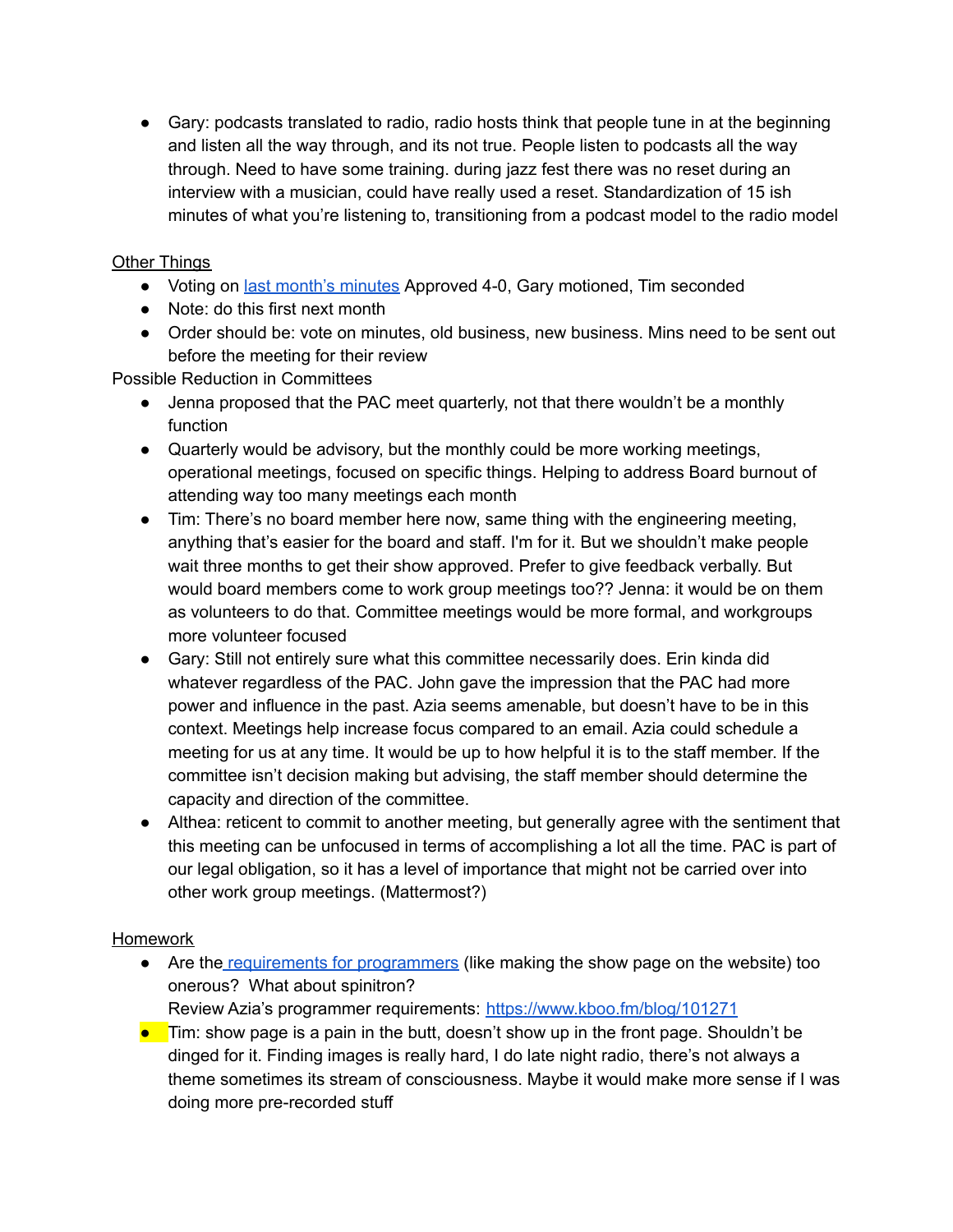- Gary: creative commons images? Not used to preannouncing a show, feels awkward to make a page before it happens. Make the show page after they happen, not a pre show. Spinitron should be required, but not the web page, shouldn't have demerits for it
- Tim: if you don't do it within 12 hours then there's more hoops to jump through
- Jenna: it is a surprising amount of work to do an episode page every week. Should require spinitron, it is a bit confusing to do episode pages before especially for music programmers. Even for PA programmers, how much should promoting to the front page be emphasized?
- Althea: does every show need its own icon going forward? That would make the image search easier, if everyone has its own icon
- Jenna: now is the time to make suggestions going forward for Jenka we could simplify what we do and our listeners would still like it
- Tim: are we going back to not sharing past two weeks? Jenna: considering it, depends a lot on the drupal backend, have to change the way our modules currently work.
- Gary: more logo designing could be a good thing for volunteers to collaborate on!

## **Board Report:**

 $\bullet$  N/A

**Adjourned: 6:48**

**Next meeting: September 14, 2021**

## **PROGRAM ADVISORY COMMITTEE (PAC) RESPONSIBILITIES**

## Programming Task Breakdown

A. The Program Director, AM News and Public Affair Director, and/or the PM News and Public Affairs Director (called Program Staff for the rest of this document) can take these Actions:

1. develop new programming

2. fill attrition slots: in cases of no format change, no consultation with the Program Advisory Committee (PAC) is required

3. fill attrition slots: if there is a format change, Program Staff should seek advice and recommendations from the PAC

- 4. change existing programming, after seeking advice and recommendations of the PAC
- 5. develop overall standards for broadcast and podcast
- 6. shape yearly goals for programming
- 7. revise programmer rights and responsibilities document as needed
- 8. suspend programmers for not fulfilling on-air responsibilities laid out in the
- Programmer Contract